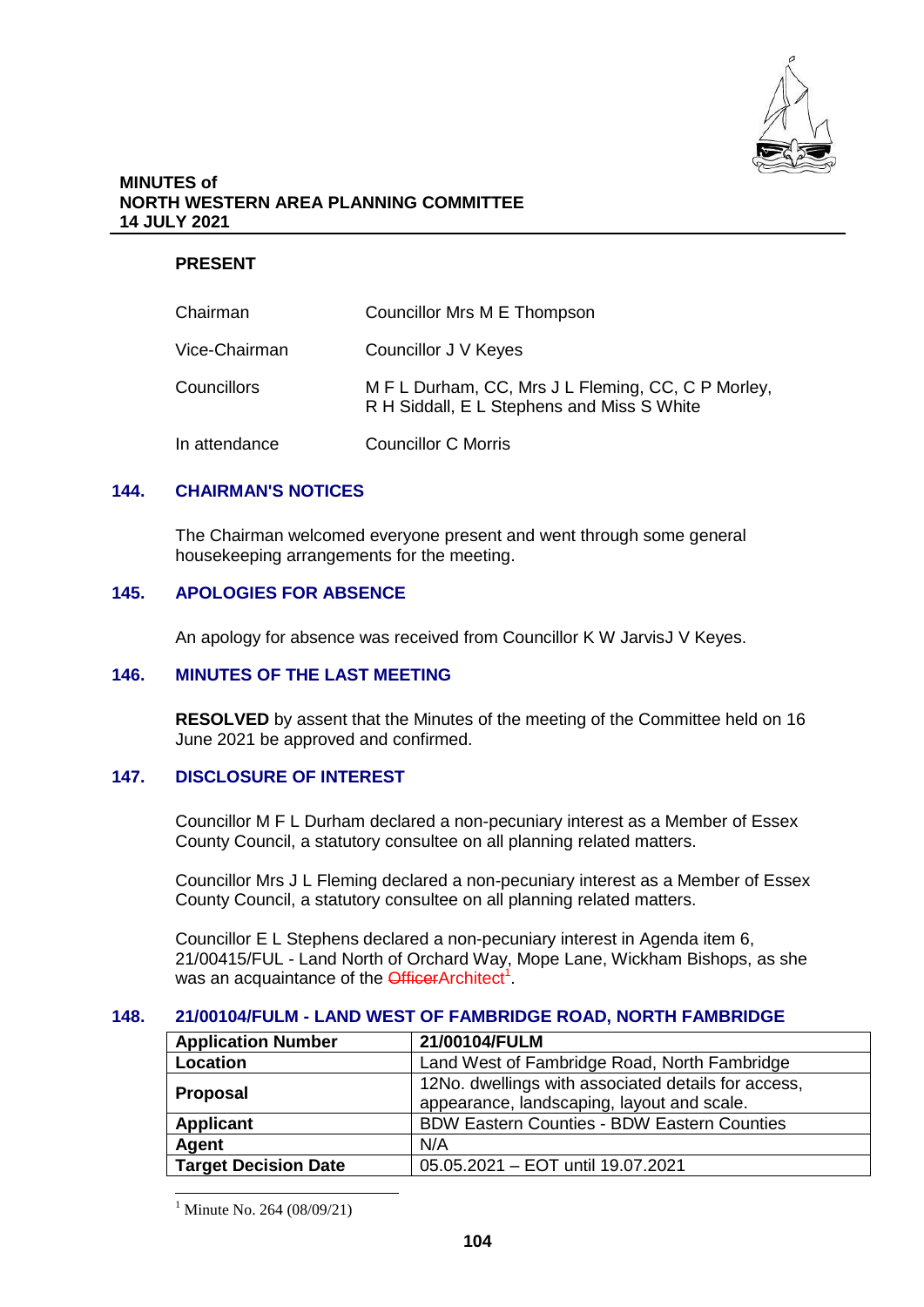| <b>Case Officer</b>                                      | Julia Sargeant           |
|----------------------------------------------------------|--------------------------|
| <b>Parish</b>                                            | <b>NORTH FAMBRIDGE</b>   |
| Reason for Referral to the<br><b>Committee / Council</b> | <b>Major Application</b> |

Following the Officer's presentation, the Agent, Mr Chris Webber, addressed the Committee.

A debate ensued during which Members raised concerns regarding the lack of public consultation given the size of the commercial space involved and the sustainability of the development.

In response to comments raised, the Lead Specialist Place advised Members that the space had been marketed appropriately and that Planning Officers, on balance, considered that the benefits of the proposed development outweighed any harm. He added that this application was part of a larger site (14/01016/OUT) that had been found to be sustainable and acceptable for housing.

Following this discussion Councillor White proposed that the development was not sustainable as there were no facilities in the area. She further added that marketing of the site should be revisited as it was ineffectively marketed due to Covid. Councillor Fleming seconded the proposal as she was not convinced there was no demand for shops in the area.

There being no further discussion at this point, the Chairman put Councillor White's proposal to the committee and it was lost.

The Chairman then put the Officer's recommendation of approval to the Committee. Upon a vote being taken it was approved.

**RESOLVED** that the application be **APPROVED** subject to the following conditions:

- 1 The development hereby permitted shall be begun before the expiration of three years from the date of this permission.
- 2 The development hereby permitted shall be carried out in complete accordance with approved drawings: H7408-3B-DE-611 Rev P1, H7408-3B-DE-621 Rev P1, H7408-3B-DE-622 Rev P1, H7408-3B-SO-625 Rev P1, H7408-3B-SP-600 Rev P1, H7408-3B-SP-610 Rev P1, H7408-3B-SP-620 Rev P1, H7408-3A-SP-001 Rev A, H7408-3A-SP-002, H7408-3A-SP-003, H7408-3A-SP-004, H7408- 3A-SP-005, H7408-3A-SP-006, H7408-3A-SP-007, H7408-3A-SP-008, H7408- 3A-SP-009, H7408-3A-SP-010, H7408-3A-SS-001 Rev A, JBA17 005-10 Rev D, JBA17/005-SK02 Rev B, Cycle-2A-CS-001 Rev A, 890372 RSK C ALL 02 01 01 Rev P04, 890372 RSK C ALL 04 01 01 Rev P04, 890372 RSK C ALL 05 01 01 Rev P04, 890372 RSK C ALL 05 02 01 Rev P05, 890372 RSK C ALL 06 01 01 Rev P04, B7X3DG-EL, B7X3DG1-FP, B7X3DG2-FP, H436-ELR, H436-FL, H469-EL, H469-FL, H421-EL, H421-FP, P341-BW-EL, P341-BW-FL, P204-FP-EL, SH50-FP-EL, SF58/59-FP-EL-DET, SH73-EL, SH73-FP.
- 3 The materials used in the external construction of the development hereby approved shall be as set out within the application form and plans
- 4 Within the first available planting season (October to March inclusive) following the occupation of the development the landscaping works as shown on plan references JBA17 005-10 Rev D and JBA17/005-SK02 Rev B and specifications attached to and forming part of this permission shall be fully implemented. If within a period of five years from the date of the planting of any tree or plant, or any tree or plant planted in replacement for it, is removed, uprooted or destroyed or dies, or becomes, in the opinion of the local planning authority, seriously damaged or defective, another tree or plant of the same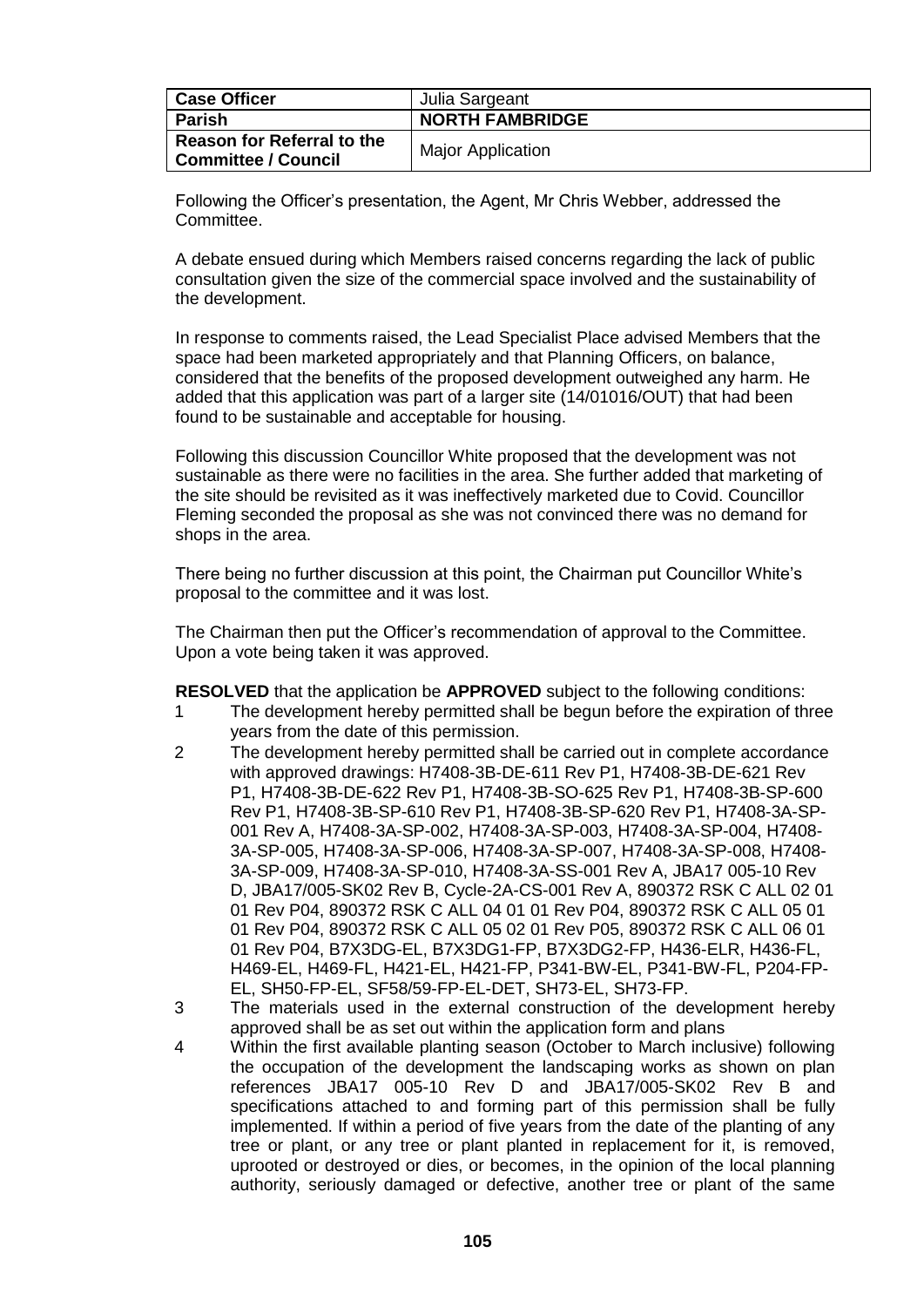species and size as that originally planted shall be planted at the same place. unless the local planning authority gives its written consent to any variation.

- 5 Prior to the first occupation of the development hereby permitted the hard landscape works and boundary treatments as shown on plan reference H7408- 3A-SP-008 shall be carried out and retained as such thereafter.
- 6 The foul drainage for the development shall implemented prior to the first occupation of the development in accordance with the Drainage Statement – 890372-R1(3) dated February 2020 with foul drainage connecting to the new rising main to be discharged at South Woodham Ferrers treatment works.
- 7 The surface water drainage for the development shall be implemented prior to the first occupation of the development in accordance with the Drainage Statement – 890372-R1(3) dated February 2020.
- 8 The applicant or any successor in title must maintain yearly logs of the maintenance of the SuDS system which should be carried out in accordance with any approved Maintenance Plan (appendix F of the Drainage Statement – 890372-R1(3) dated February 2020). These must be available for inspection upon a request by the Local Planning Authority.
- 9 The development hereby approved shall be carried out in accordance with the Construction Management Plan Revision C dated 20.01.2021 unless otherwise agreed in writing by the Local Planning Authority.
- 10 Prior to first occupation of the development, and as shown in principle on planning drawing H7408-3A-SP-002. Each vehicular access shall be constructed at right angles to the highway boundary and to the proposed carriageway.
- 11 Prior to first occupation of the development, the onsite vehicle parking shall be provided as shown in principle on planning drawing H7408-3A-SP-002. Each parking space shall have dimensions in accordance with current parking standards. Furthermore, a fast charging point shall be provided adjacent to at least one parking space for each new dwelling. The vehicle parking areas shall be retained in the agreed form at all times.
- 12 Prior to first occupation of the development, the cycle parking as shown on plan references H7408-3A-SP-005 and CYCLE-2A-CS-001shall be provided. The approved facility shall be secure, convenient, covered and retained at all times.
- 13 No unbound material shall be used in the surface treatment of the vehicular access within 6 metres of the highway boundary.
- 14 There shall be no discharge of surface water onto the Highway.
- 15 Any contamination that is found during the course of construction of the approved development that was not previously identified shall be reported immediately to the Local Planning Authority. Development on the part of the site affected shall be suspended and a risk assessment carried out and submitted to and approved in writing by the Local Planning Authority. Where unacceptable risks are found remediation and verification schemes shall be submitted to the Local Planning Authority for approval in writing. These approved schemes shall be carried out before the development is resumed or continued. Following completion of measures identified in the approved remediation scheme, a verification report demonstrating the effectiveness of the remediation scheme carried out must be submitted to the Local Planning Authority for approval in writing.
- 16 The development shall be carried out to ensure that all mitigation and enhancement measures as detailed in the Ecology Walkover Letter (JBA, January 2020) and the Landscape Masterplan (JBA, February 2020) and the Addendum to the Ecological Walkover Letter (JBA, May 2021) are carried out.

This may include the appointment of an appropriately competent person e.g. an ecological clerk of works (ECoW,) to provide on-site ecological expertise during construction. The appointed person shall undertake all activities, and works shall be carried out, in accordance with the approved details.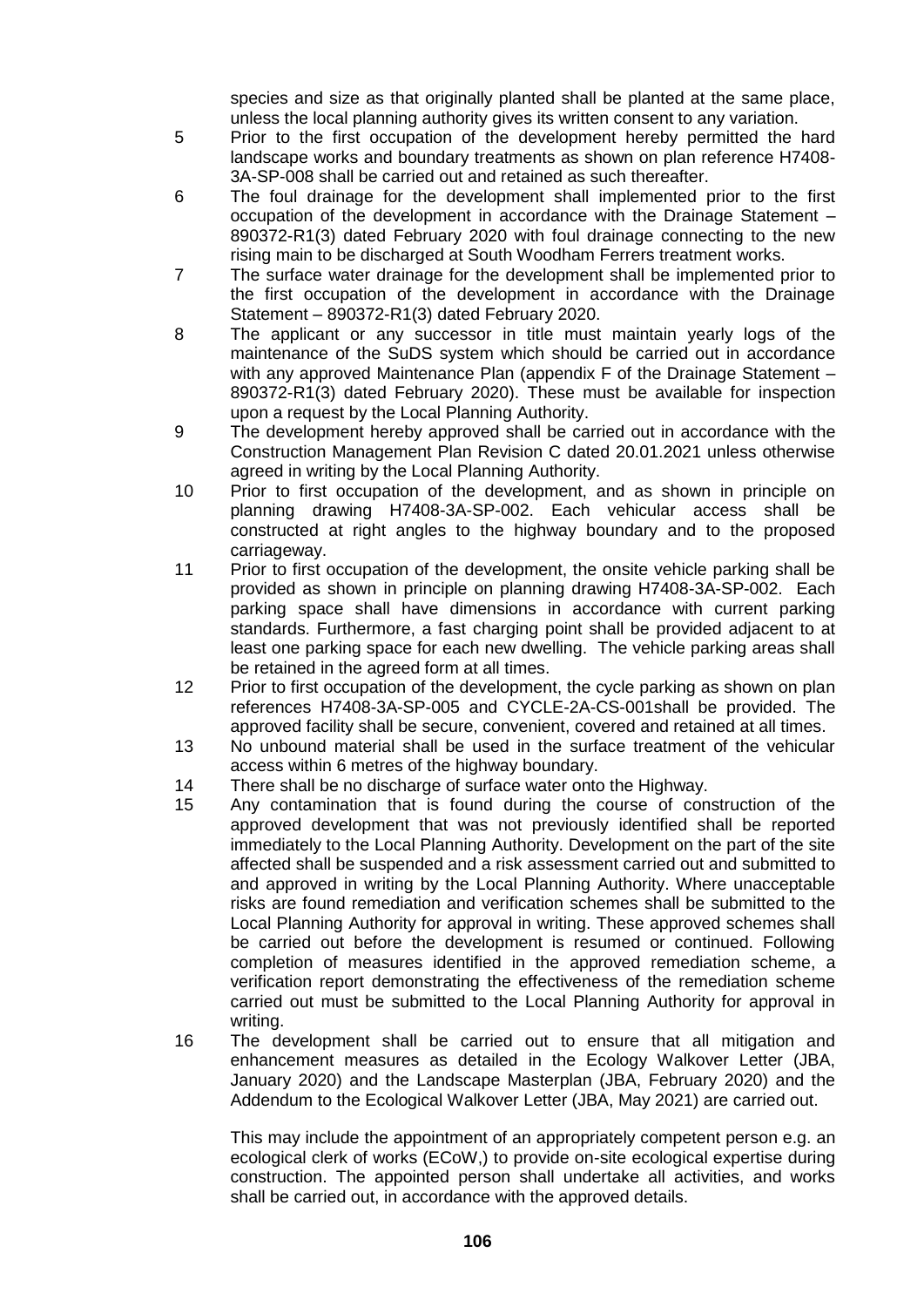- 17 There shall be no external lighting of the development unless otherwise agreed in writing by the local planning authority.
- 18 No works above ground level associated with the development hereby approved shall take place until a strategy to facilitate superfast broadband for the future occupants of the dwellings hereby approved, either through below ground infrastructure or other means, has been submitted to the Local Planning Authority for approval in writing. The development shall be carried out in accordance with the agreed details.

#### **INFORMATIVES**

All works affecting the highway to be carried out by prior arrangement with, and to the requirements and satisfaction of, the Highway Authority and application for the necessary works should be addressed for the attention of the Development Management Team at SMO2 - Essex Highways, Springfield Highways Depot, Colchester Road, Chelmsford. CM2 5PU or emailed to development.management@essexhighways.org

#### **149. 21/00415/FUL - LAND NORTH OF ORCHARD WAY, MOPE LANE, WICKHAM BISHOPS**

| <b>Application Number</b>                                       | 21/00415/FUL                                                    |
|-----------------------------------------------------------------|-----------------------------------------------------------------|
| Location                                                        | Land North of Orchard Way, Mope Lane, Wickham<br><b>Bishops</b> |
| <b>Proposal</b>                                                 | Creation of a 4/5 bedroom dwelling and garden                   |
| <b>Applicant</b>                                                | Erica and Claire Webber and Koch                                |
| Agent                                                           | Karen Fardell - Plater Claiborne Architecture And Design        |
| <b>Target Decision Date</b>                                     | EOT 15.07.2021                                                  |
| <b>Case Officer</b>                                             | <b>Hayleigh Parker-Haines</b>                                   |
| Parish                                                          | <b>WICKHAM BISHOPS</b>                                          |
| <b>Reason for Referral to the</b><br><b>Committee / Council</b> | Departure from Local Plan                                       |

Following the Officer's presentation, Wickham Bishops' Parish Councillor Ian Wardrop, and the Agent, Ms Karen Fardell, addressed the Committee.

There was overall support for the application from the start of the debate. As a result of this the Chairman moved the Officer's recommendation to approve the application and this was seconded by Councillor Morley.

Prior to putting the recommendation to the vote Councillor Durham indicated a wish to speak. He said that although the application did not meet recognised housing need it did fit the street scene which was predominantly large houses and that smaller dwellings would appear incongruous. He said he took on board the Parish Council's concerns, however, it was with a heavy heart he was supporting the application this time round as without a 5 year housing land supply and given the decision of the committee last time round, which was a material planning consideration, the Council would be in a difficult situation should it be refused.

Councillor Siddall concurred with Councillor Durham and asked about preservation of the orchard. The Officer assured the Committee that this was covered under conditions11, 12 and 15 respectively.

There being no further discussion the Chairman put the Officer's recommendation to approve the application to the Committee. Upon a vote being taken it was unanimously approved.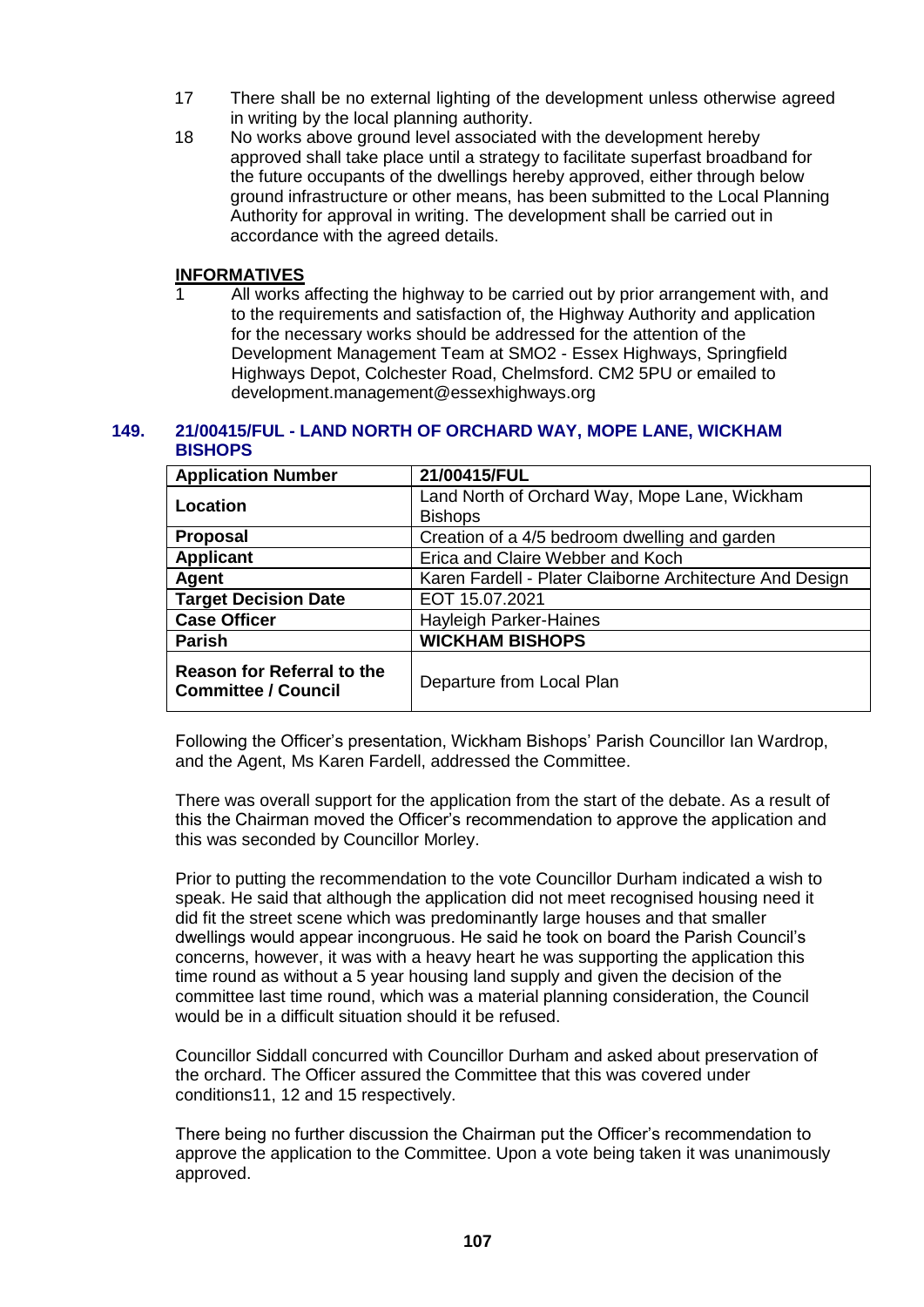**RESOLVED** that the application be **APPROVED** subject to the following conditions:

- 1 The development hereby permitted shall be begun before the expiration of three years from the date of this permission.
- 2 The development hereby permitted shall be carried out in accordance with the following approved plans and documents: 2019/loc01, 2019/02, 2019/03, 2019/04, 2019/05, 2019/06, 2019/07 and 2019/08
- 3 The materials used in the construction of the development hereby approved shall be as set out within the application form/plans hereby approved.
- 4 Prior to the occupation of the dwelling hereby approved, full details of both hard and soft landscape works shall be submitted to and approved in writing by the local planning authority and these works shall be carried out as approved. These details shall include, for example:
	- i. Proposes finished levels contours;
	- ii. Hard surfacing materials;
	- iii. Planting details.

The soft landscape works shall be carried out as approved within the first available planting season (October to March inclusive) following the occupation of the development unless otherwise agreed in writing by the local planning authority. If within a period of five years from the date of the planting of any tree or plant, or any tree or plant planted in its replacement, is removed, uprooted, destroyed, dies, or becomes, in the opinion of the local planning authority, seriously damaged or defective, another tree or plant of the same species and size as that originally planted shall be planted in the same place, unless the local planning authority gives its written consent to any variation.

The hard landscape works shall be carried out as approved prior to the first use/ occupation of the development hereby approved and retained and maintained as such thereafter.

- 5 No development works above ground level shall occur until details of the surface water drainage scheme to serve the development shall be submitted to and agreed in writing by the local planning authority. The agreed scheme shall be implemented prior to the first occupation of the development. The scheme shall ensure that for a minimum:
	- 1) The development should be able to manage water on site for 1 in 100 year events plus 40% climate change allowance.
	- 2) Run-off from a greenfield site for all storm events that have a 100% chance of occurring each year (1 in 1 year event) inclusive of climate change should be no higher than 10/ls and no lower than 1/ls. The rate should be restricted to the 1 in 1 greenfield rate or equivalent greenfield rates with long term storage (minimum rate 1l/s) or 50% betterment of existing run off rates on brownfield sites (provided this does not result in a runoff rate less than greenfield) or 50% betterment of existing run off rates on brownfield sites (provided this does not result in a runoff rate less than greenfield)

You are advised that in order to satisfy the soakaway condition the following details will be required: details of the area to be drained, infiltration rate (as determined by BRE Digest 365), proposed length, width and depth of soakaway, groundwater level and whether it will be rubble filled.

Where the local planning authority accepts discharge to an adopted sewer network you will be required to provide written confirmation from the statutory undertaker that the discharge will be accepted.

6 No development works above ground level shall occur until details of the foul drainage scheme to serve the development shall be submitted to and agreed in writing by the local planning authority. The agreed scheme shall be implemented prior to the first occupation of the development.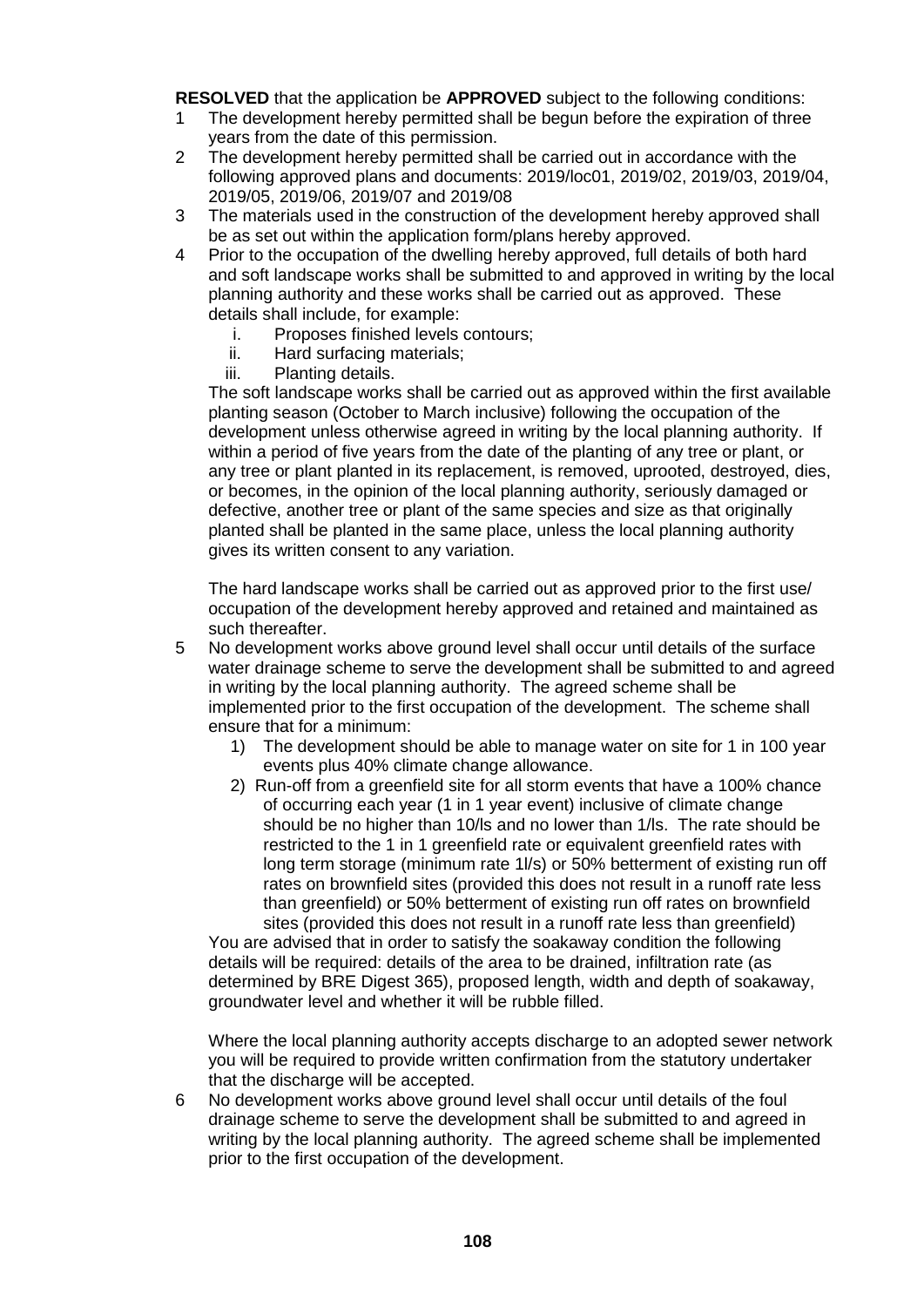- 7 Prior to occupation of the dwelling hereby approved, the upgraded vehicular access shall be constructed at right angles to the highway boundary and to the existing carriageway as shown in principle in the Block Plan Layout drawing 2019/03
- 8 There shall be no discharge of surface water onto the Highway.
- 9 All loading / unloading / reception and storage of building materials and the manoeuvring of all vehicles, including construction traffic shall be undertaken within the application site, clear of the public highway
- 10 There should be no obstruction above ground level within a 2.4m parallel band visibility splay as measured from and along the nearside edge of the carriageway across the entire site frontage. Such vehicular visibility splays shall be provided before the access is first used by vehicular traffic and retained free of any obstruction at all times.
- 11 All mitigation and enhancement measures and/or works shall be carried out in accordance with the details contained in the Preliminary Ecological Appraisal (T4 Ecology Ltd, June 2021). All mitigation and enhancement measures shall be provided within the identified times frames within the Preliminary Ecological Appraisal (T4 Ecology Ltd, June 2021) or where no timeframes are stated within six months of first occupation of the dwelling hereby approved. The mitigation and enhancement measures shall be retained in perpetuity.
- 12 A Biodiversity Enhancement Strategy shall be submitted to and approved in writing by the local planning authority following the recommendations made within the Preliminary Ecological Appraisal (T4 Ecology Ltd, June 2021). The content of the Biodiversity Enhancement Strategy shall include the following:
	- a) Purpose and conservation objectives for the proposed enhancement measures;
	- b) detailed designs to achieve stated objectives;
	- c) locations of proposed enhancement measures by appropriate maps and plans;
	- d) persons responsible for implementing the enhancement measures;
	- e) details of initial aftercare and long-term maintenance.

The works shall be implemented in accordance with the approved details and shall be retained in that manner thereafter

13 Prior to occupation of the dwelling a lighting design scheme for biodiversity shall be submitted to and approved in writing by the local planning authority. The scheme shall identify those features on site that are particularly sensitive for bats and that are likely to cause disturbance along important routes used for foraging; and show how and where external lighting will be installed so that it can be clearly demonstrated that areas to be lit will not disturb or prevent bats using their territory.

All external lighting shall be installed in accordance with the specifications and locations set out in the scheme and maintained thereafter in accordance with the scheme. Under no circumstances should any other external lighting be installed without prior consent from the local planning authority.

14 Prior to the commencement of development, a construction environmental management plan (CEMP: Biodiversity) shall be submitted to and approved in writing by the local planning authority.

The CEMP (Biodiversity) shall include the following.

- a) Risk assessment of potentially damaging construction activities.
- b) Identification of "biodiversity protection zones".
- c) Practical measures (both physical measures and sensitive working practices) to avoid or reduce impacts during construction (may be provided as a set of method statements).
- d) The location and timing of sensitive works to avoid harm to biodiversity features.
- e) The times during construction when specialist ecologists need to be present on site to oversee works.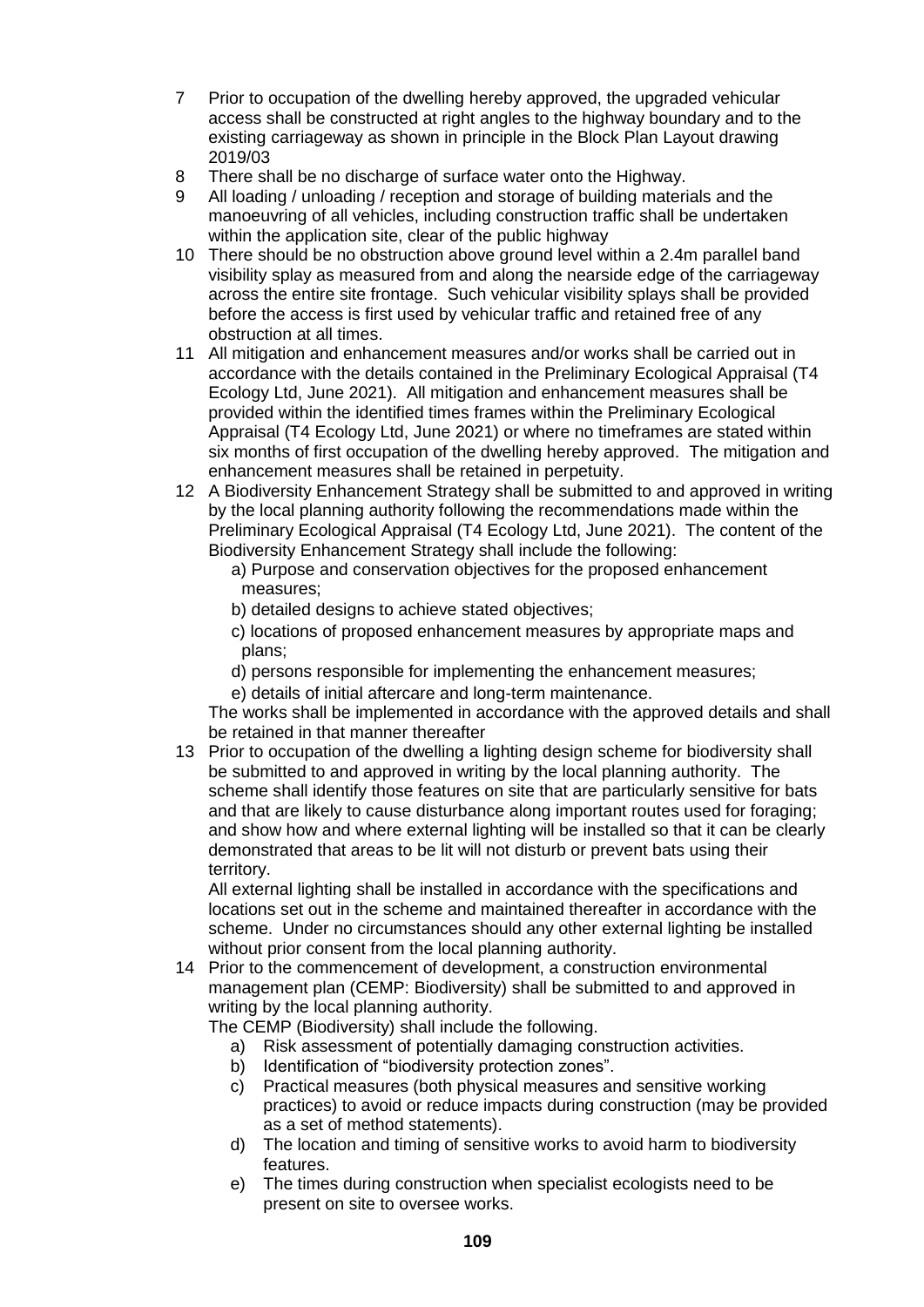- f) Responsible persons and lines of communication.
- g) The role and responsibilities on site of an ecological clerk of works (ECoW) or similarly competent person.

h) Use of protective fences, exclusion barriers and warning signs. The approved CEMP shall be adhered to and implemented throughout the construction period strictly in accordance with the approved details, unless otherwise agreed in writing by the local planning authority.

15 No operations shall commence on site, including any site clearance or groundworks, unless and until a tree protection method statement, prepared in accordance with BS5837:2012, has been submitted to and approved in writing by the local planning authority. The statement is to include a tree protection plan and ground protection measures for all those trees and areas of vegetation shown as being retained on drawing No 2019|03 and supporting information plan 001 C. Development shall be carried out in accordance with the measures set out in the approved statement during the construction period. No trees or vegetation retained pursuant to this condition shall be cut down, removed or uprooted without the prior written approval of the local planning authority.

## **INFORMATIVES**

- 1. The applicant should consult the Waste and Street Scene Team at Maldon District Council to ensure that adequate and suitable facilities for the storage and collection of domestic waste and recyclables are agreed, and that the site road is constructed to accommodate the size and weight of the Council's collection vehicles.
- 2. Should the existence of any contaminated ground or groundwater conditions and/or hazardous soil gases be found that were not previously identified or not considered in a scheme agreed in writing with the Local Planning Authority, the site or part thereof shall be re-assessed and a scheme to bring the site to a suitable condition shall be submitted to and agreed in writing with the Local Planning Authority. A "suitable condition" means one in that represents an acceptable risk to human health, the water environment, property and ecosystems and scheduled ancient monuments and cannot be determined as contaminated land under Part 2A of the Environmental Protection Act 1990 now or in the future. The work will be undertaken by a competent person in accordance with the Essex Contaminated Land Consortium's Land Contamination Technical Guidance for Applicants and Developers and UK best-practice guidance.
- 3. The applicant should ensure the control of nuisances during construction works to preserve the amenity of the area and avoid nuisances to neighbours:
	- a) No waste materials should be burnt on the site, instead being removed by licensed waste contractors;
	- b) No dust emissions should leave the boundary of the site;
	- c) Consideration should be taken to restricting the duration of noisy activities and in locating them away from the periphery of the site;
	- d) Hours of works: works should only be undertaken between 0730 hours and 1800 hours on weekdays; between 0800 hours and 1300 hours on Saturdays and not at any time on Sundays and Public Holidays.

Where it is necessary to work outside of these recommended hours the developer and builder should consult the local residents who are likely to be affected and contact the Environmental health Team for advice as soon as the work is anticipated.

4. All work within or affecting the highway is to be laid out and constructed by prior arrangement with and to the requirements and specifications of the Highway Authority; all details shall be agreed before the commencement of works.

The applicants should be advised to contact the Development Management Team by email at development.management@essexhighways.org or by post to: SMO2 -